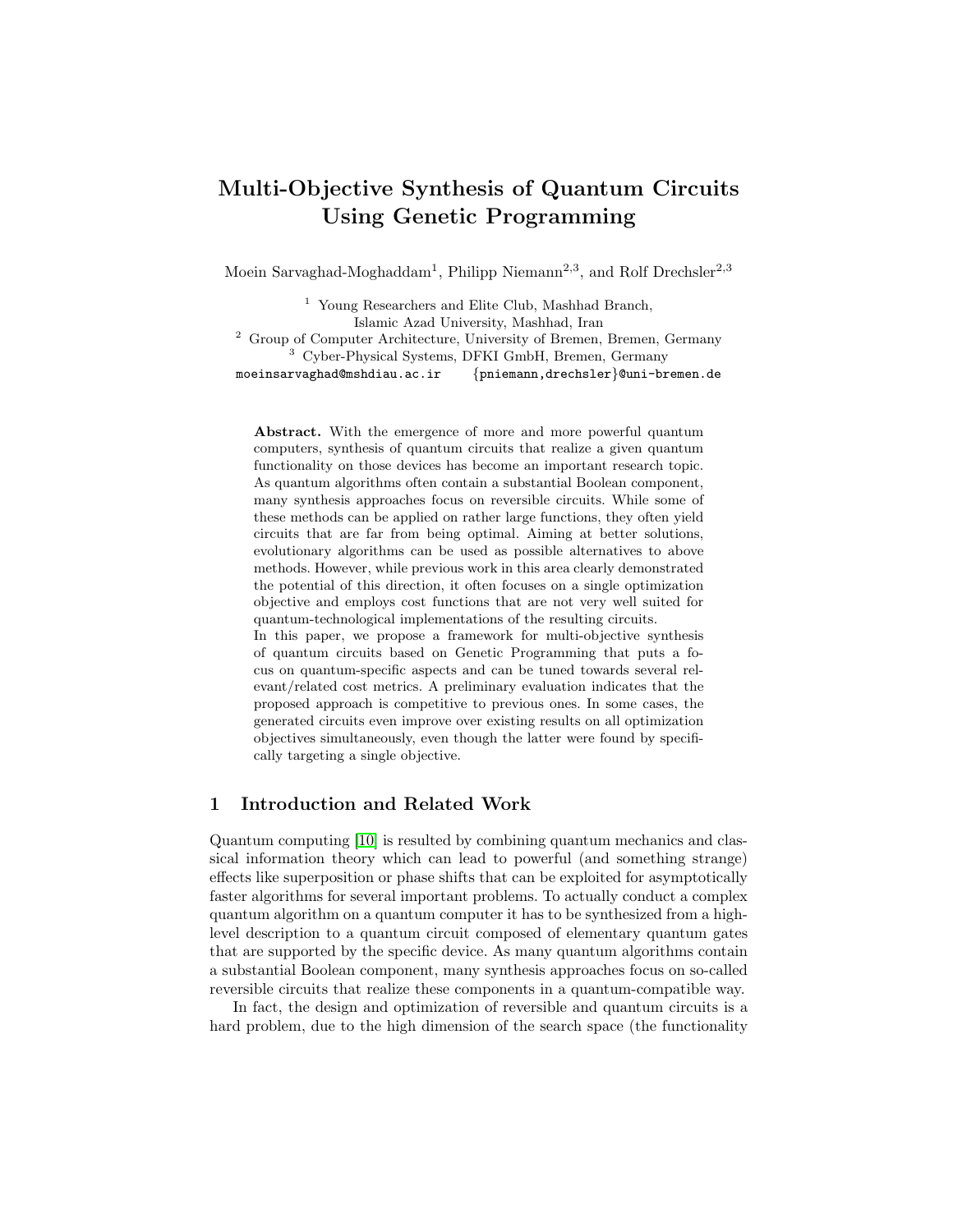is given in terms of exponentially large transformation matrices), the large number of possible gates and so on. For synthesis of reversible and quantum circuits, various methods have been presented including matrix decomposition methods [\[13\]](#page-6-1), search-based methods using graph theory (DFS and BFS) [\[4\]](#page-6-2), cycle-based approaches [\[12\]](#page-6-3), methods based on decision diagrams [\[16\]](#page-6-4) or two-level representations (e.g., Exclusive Sum of Products, ESOP [\[9\]](#page-6-5)) etc. The synthesis of reversible logic circuits using above methods are not optimal in terms of commonly applied cost metrics like quantum cost (QC) or gate count (GC) as they stick into local minima. An optimal synthesis method for reversible circuits has been proposed by Shende et al. [\[14\]](#page-6-6). However, it only works for small circuits and fails to provide optimal solutions for larger circuits.

For achieving good solutions for larger circuits in reasonable computation time, evolutionary algorithms can be used as possible alternatives to above methods. In these methods, using evolutionary algorithms and especially Genetic Algorithms (GA), the goal has been defined as achieving the desired transformation matrix fully or with an acceptable percentage of difference. In [\[7,](#page-6-7)[11\]](#page-6-8), a simple GA has been used to design quantum circuits. Although these methods search the large space of the solutions in the problem, they are very general and do not consider the cost of the circuit. Other approaches use alternative optimization techniques like Particle Swarm Optimization (PSO, see e.g. [\[3\]](#page-6-9)) or Ant Colony Optimization (ACO, see e.g. [\[6\]](#page-6-10)). Recently, Abubakar et al. [\[1\]](#page-6-11) presented a synthesis method based on Genetic Programming (GP) a subfield of evolutionary computing in which computer programs evolve to solve the studied problem. While the approach yields quite appealing results, it is strongly focused on and limited to reversible circuits.

In this work, we also use GP, but in contrast to [\[1\]](#page-6-11), our used circuit model is completely different and we put a focus on quantum-specific aspects like the consideration of equivalence up to global-phase as well as cost metrics that are more suited for currently considered quantum technologies. Another innovation of this paper is the use of a two-step fitness function that in the first step evaluates the accuracy of the circuit, before the cost of the circuit is considered.

The rest of this paper is structured as follows: in Section 2, some background information about quantum computing and genetic programming is given. The proposed method is then presented in Section 3. Section 4, discusses some preliminary results, before Section 6 concludes the paper.

## 2 Background

#### 2.1 Quantum Computation and Circuits

Quantum computation is based on qubits, i.e. two-level quantum systems whose state  $|\phi\rangle$  can be described as a superposition of the basis states  $|0\rangle$  and 1):  $|\phi\rangle = \alpha|0\rangle + \beta|1\rangle$  for complex-valued amplitudes  $\alpha, \beta$  with  $|\alpha|^2 + |\beta|^2 = 1$ .

Any quantum operation can be represented by a unitary transformation matrix U, i.e. a complex-valued matrix of dimension  $2^n \times 2^n$  where n denotes the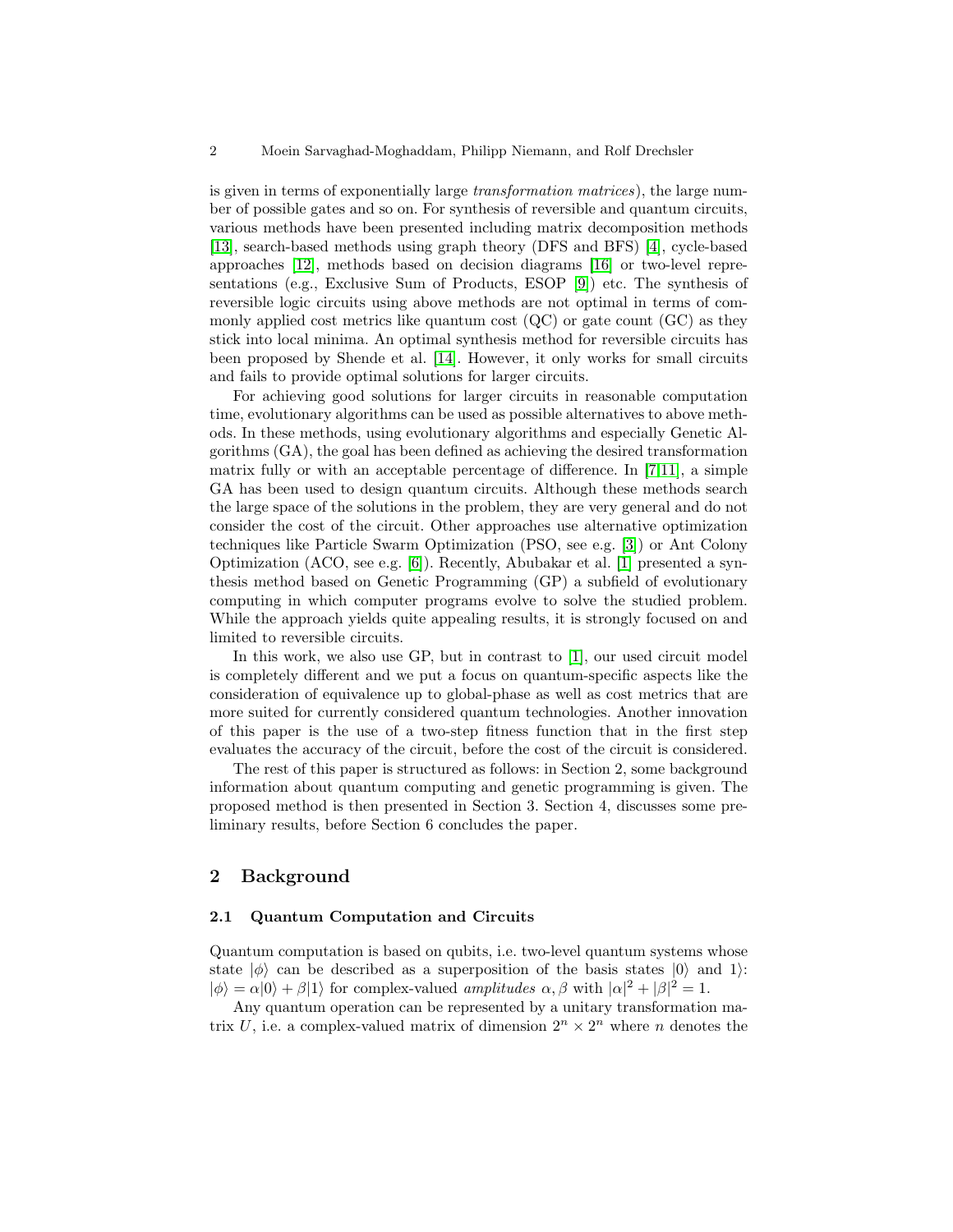<span id="page-2-0"></span>

| $\begin{bmatrix} \frac{1}{\sqrt{2}} & \frac{1}{\sqrt{2}} \\ \frac{1}{\sqrt{2}} & -\frac{1}{\sqrt{2}} \end{bmatrix}$ | $\begin{bmatrix} 1 & 0 \\ 0 & e^{\pi i/4} \end{bmatrix}$ | $\begin{bmatrix} 0 & 1 \\ 1 & 0 \end{bmatrix}$ | $rac{1+i}{2}$ $\begin{bmatrix} 1 & -i \\ -i & 1 \end{bmatrix}$ | [1000]<br> 0010 <br>$\left \begin{array}{ccc} 0 & 1 & 0 & 0 \\ 0 & 0 & 0 & 1 \end{array}\right $ |
|---------------------------------------------------------------------------------------------------------------------|----------------------------------------------------------|------------------------------------------------|----------------------------------------------------------------|--------------------------------------------------------------------------------------------------|
| $(a)$ H                                                                                                             | (b) T                                                    | (c) NOT                                        | $(d)$ V                                                        | (e) SWAP                                                                                         |

Fig. 1: Basic Quantum Operations

number of qubits in the considered quantum system. Commonly used basic operations (termed as quantum gates) are shown in Fig. [1.](#page-2-0) Note that all these gates operate on a single target qubit (except for the SWAP gate which operates on two qubits). In order to enable more powerful computations, all gates can also be used in a controlled fashion, i.e. they are only applied to the target qubit(s) if a set of control qubits is in a predefined state ( $|1\rangle$  for positive controls or  $|0\rangle$ ) for negative controls).

A cascade of such operations/gates  $G = g_1 \dots g_d$  forms a quantum circuit. The corresponding transformation matrix is computed as the matrix product of the matrices of the individual gates (in reversed order). Two quantum operations whose matrices only differ by a scalar factor  $e^{i\phi}$  (i.e. a global phase shift by  $\phi$ ) cannot be distinguished physically and are, thus, considered equivalent.

#### 2.2 Genetic Programming

Genetic Programming (GP) [\[5\]](#page-6-12) plays the role of an evolutionary algorithm distinctively functioning on a varying-sized chromosome, generally in a tree structure. The populations of computer programs are genetically developed through the Darwinian tenet of natural choice and hereditary processes. Individuals in a GP population act as programs in a hierarchical tree structure, comprised of primitives such as functions and terminals defined in the problem field.

GP commences by means of a preliminary population of programs randomly created in most cases. Each individual in this population is, therefore, assessed via a predefined problem-specific fitness function. The fitness value signifies the competence of the individual to resolve the problem. Selection utilizes the fitness value in order to recognize the individuals which will replicate and pair off to yield the following generation. Mutation and crossover simulate the recombination process. These operators intend to decompose the features of parent individuals to breed distinctive offspring individuals. To this end, as illustrated in Fig. [2](#page-3-0) crossover swaps sub-trees between the parents' chromosome, while mutation randomly replaces a sub-tree in the parent's chromosome. The creative process is reiterated up to when a concluding circumstance is fulfilled.

## 3 Proposed Approach

In this section, we present detailed information about the proposed multi-objective synthesis method for quantum circuit synthesis based on Genetic Programming.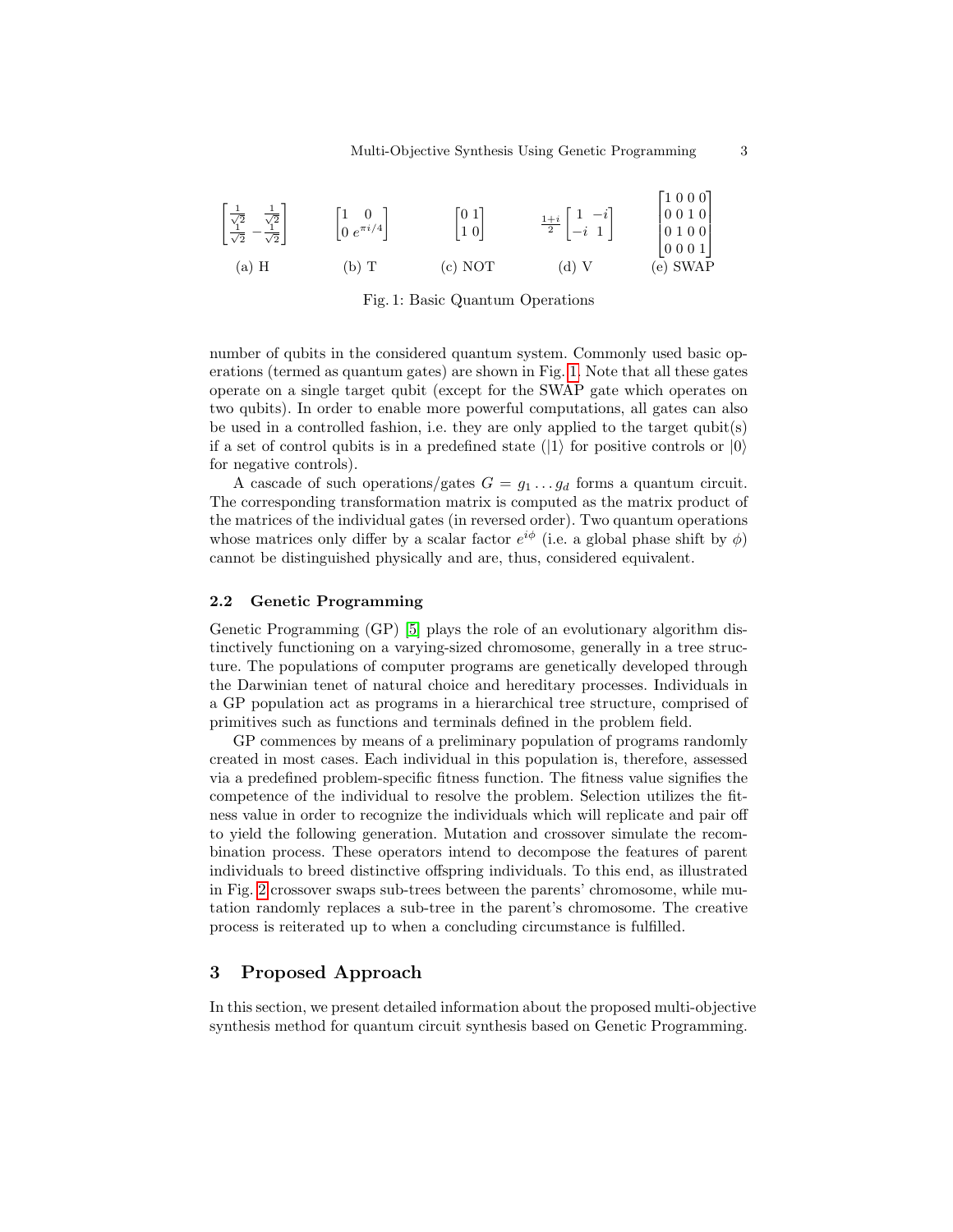<span id="page-3-0"></span>

Fig. 2: Genetic operators.

#### 3.1 Genetic Programming Specifics

In order to apply GP for quantum circuit synthesis, we require a way to represent circuits as chromosomes. However, as the operations (gates) in quantum circuits can have multiple inputs, the standard representation as a (binary) tree can hardly be employed here. In contrast to [\[1\]](#page-6-11), where the internal nodes represent multiplication and all leaves correspond to individual gates, we rather use degenerated trees where each node represents an individual gate and has a single successor (such that the tree depth is one less than the tree size).

In each round of the algorithm, a new population (child population) is generated from the previous population (parent population). As in [\[1\]](#page-6-11), the individuals that serve as parents are selected based on the roulette wheel method.<sup>[4](#page-3-1)</sup> Consequently, the expected number of children for each individual is based on its rank in the population [\[2\]](#page-6-13), i.e. an individual with high fitness will have more children. As genetic operations, we employ

- mutation, i.e., the first k gates of a (single) parent circuit are taken and a randomly generated circuit is appended, and
- crossover, i.e., two parent circuits are split into two parts and the first part of one circuit is combined with the second part of the other—yielding two offsprings.

Moreover, the concept of Dynamic Maximum Tree Depth is used [\[2\]](#page-6-13). In this method, a dynamic limit is applied on the depth of the trees allowed in the

<span id="page-3-1"></span><sup>4</sup> This method acts as if a roulette with random pointers is spun, and each individual owns a portion of the roulette which corresponds to its expected number of children.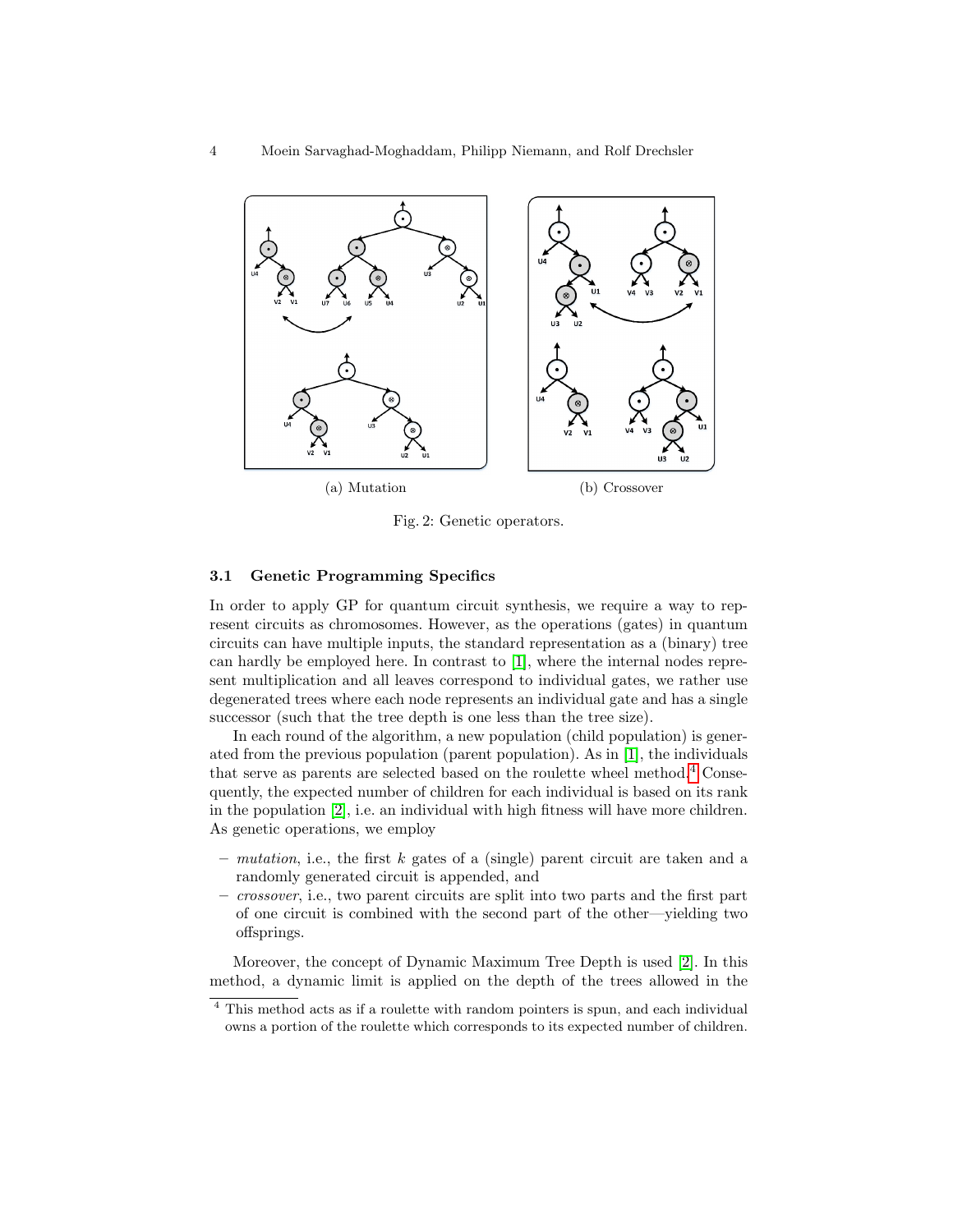population. At first, i.e. when generating the initial population, it is set to a low value but increased whenever needed to accommodate a new best individual. For the generation of the initial population we use the Ramped Half-and-Half method, i.e. half of the trees have the full maximum depth while the remaining trees have a (randomly chosen) smaller depth.

#### 3.2 Proposed Fitness Function

In order to survey the fitness of a chromosome, i.e. its similarity with the given unitary matrix to be synthesized, the following two-step fitness function is used. At first, the similarity of the matrix  $U^c$  of each chromosome  $C$  with the target unitary matrix S (of dimension  $2^n \times 2^n$ ) is calculated as follows:

<span id="page-4-0"></span>
$$
Fitness1(C) = penalty \cdot \sum_{i,j=1}^{2^n} |U_{ij}^c - S_{ij}|
$$
 (1)

Also, in this step, a penalty value is used to put more significance on the accuracy of the solutions. Of course, Eqn. [\(1\)](#page-4-0) does not consider global-phase equivalence between the target function and the obtained circuit. In order to evaluate this, we compute

<span id="page-4-1"></span>
$$
correctness(C) = |\operatorname{tr}(S^{\dagger}U^{c})| \cdot 2^{-n} \tag{2}
$$

where tr denotes the trace operator and  $S^{\dagger}$  denotes the conjugate transpose, i.e. the multiplicative inverse, of  $S$ . If  $S$  and  $U<sup>c</sup>$  differ only by a complex phase factor, we have  $S^{\dagger}U = \phi I$  for some complex number  $\phi$  with  $|\phi| = 1$ . As a result,  $|\text{tr}(S^{\dagger}U^{c})| = |2^{n}\phi|$  such that Eq. [\(2\)](#page-4-1) will evaluate to 1 in this case.

Thus, if Eqn. [\(1\)](#page-4-0) is equal to zero or Eqn. [\(2\)](#page-4-1) equals to one, then the chromosome realizes the desired functionality and in the next step other optimization criteria quantum cost, circuit depth and nearest neighbor cost are considered:

#### <span id="page-4-2"></span> $Fitness_2(C) = 1+k_1 \cdot QuantumCost(C) + k_2 \cdot Gates(C) + k_3 \cdot NNCost(C)$  (3)

Here, the coefficients  $k_1, k_2$ , and  $k_3$  can have arbitrary values between zero and one according to the significance of the respective cost metric. While quantum cost (QC) were originally computed based on realizations in terms of the NCV gate library (consisting of NOT, controlled-NOT and controlled-V gates) and are only suited for reversible circuits, nowadays other metrics have become more relevant for quantum circuits, e.g. T-count or T-depth. These are based on the assumption that the circuits are realized in the fault-tolerant Clifford+T library where the high cost of  $T$  gates dominates the overall execution cost. In contrast, the pure gate count (GC)—apparently inspired by conventional circuit realizations—does not have much significance for quantum circuits as the execution time of individual gates can differ significantly. Nearest neighbor cost reflect the fact that multi-qubit operations (e.g. a controlled NOT) can typically only be applied on adjacent physical qubits. Such topological constraints (so-called nearest neighbor constraints) apply essentially to all currently investigated technologies for quantum computation.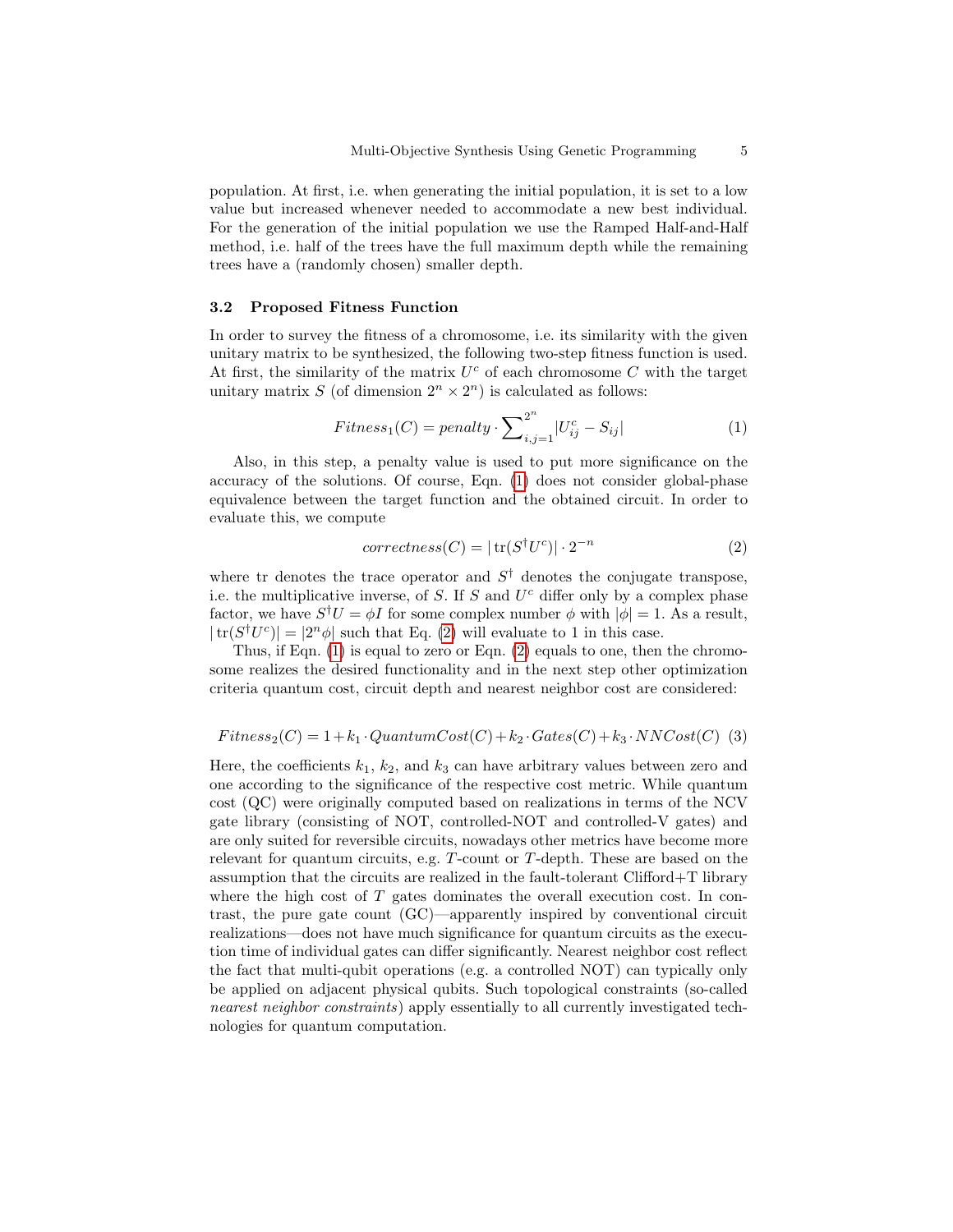<span id="page-5-0"></span>

|                | Method [1]   |          | Best Result from [8] |    | Proposed Approach |    |  |  |  |  |
|----------------|--------------|----------|----------------------|----|-------------------|----|--|--|--|--|
| Benchmark      | GC           | $\rm QC$ | $_{\rm GC}$          | QC | GC                | QC |  |  |  |  |
| 3.17           | $\mathbf{5}$ | 11       | 6                    | 12 | 3                 | 10 |  |  |  |  |
| 4.49           | 12           | 28       | 14                   | 28 | 9                 | 26 |  |  |  |  |
| hwb5           | 24           | 102      | 38                   | 80 | 30                | 80 |  |  |  |  |
| nth_prime4_inc | 11           | 26       | 14                   | 26 | 8                 | 24 |  |  |  |  |
| nth_prime5_inc | 28           | 96       | 29                   | 91 | 24                | 82 |  |  |  |  |
| $4b15g-3$      | 14           | 33       | 15                   | 33 | 14                | 33 |  |  |  |  |

Table 1: Experimental Evaluation

#### 4 Preliminary Evaluation

In order to evaluate the principal capabilities of the proposed method, it has been implemented using MATLAB software and the GPLAB toolbox created for genetic programming by Sara Silva [\[15\]](#page-6-15). In order to have a baseline for comparison, we applied our method to all benchmarks from [\[1\]](#page-6-11) (ranging from three to five qubits) and also used the same cost metrics w.r.t. quantum cost. For the coefficients  $k_1, k_2, k_3$  in Eq. [\(3\)](#page-4-2) we used 0.8, 0.6, and 0.4, respectively, in order to put the main focus on quantum cost while also taking into account gate count and nearest neighbor costs in a reasonable way. We started with a population size of 50 individuals and successively increased the population size up to 500 individuals if no satisfying solution was found.

Due to page limitations, only a small selection of the results is shown in Table [1](#page-5-0) and compared to the corresponding results from [\[1\]](#page-6-11) and Maslov's benchmark library [\[8\]](#page-6-14), but we obtained very similar results for all benchmarks. Note that, in order to allow for a fair comparison, a post-processing has been applied to identify certain groups of 2-controlled NOT gates and 1-controlled NOT gates which can be identified as a single gate (the so-called Peres gates) and, thus, lead to small savings in gate count and quantum cost. The results clearly indicate that the proposed method is able to compete with previous work. In some cases, the generated circuits even improve over existing results on all optimization objectives simultaneously, even though the latter were found by specifically targeting a single objective. More precisely, the numbers listed for GC and QC for method [\[1\]](#page-6-11) as well as [\[8\]](#page-6-14) might refer to different circuits, while the costs listed for our approach are always realized by a single circuit.

## 5 Conclusion

In this paper, we proposed a multi-objective synthesis method for quantum circuits based on Genetic Programming. In contrast to previous work, we put a strong focus on quantum-related aspects like global-phase equivalence and more appropriate cost metrics that allow to incorporate technological constraints like nearest neighbor constraints already during synthesis. Another innovation of the